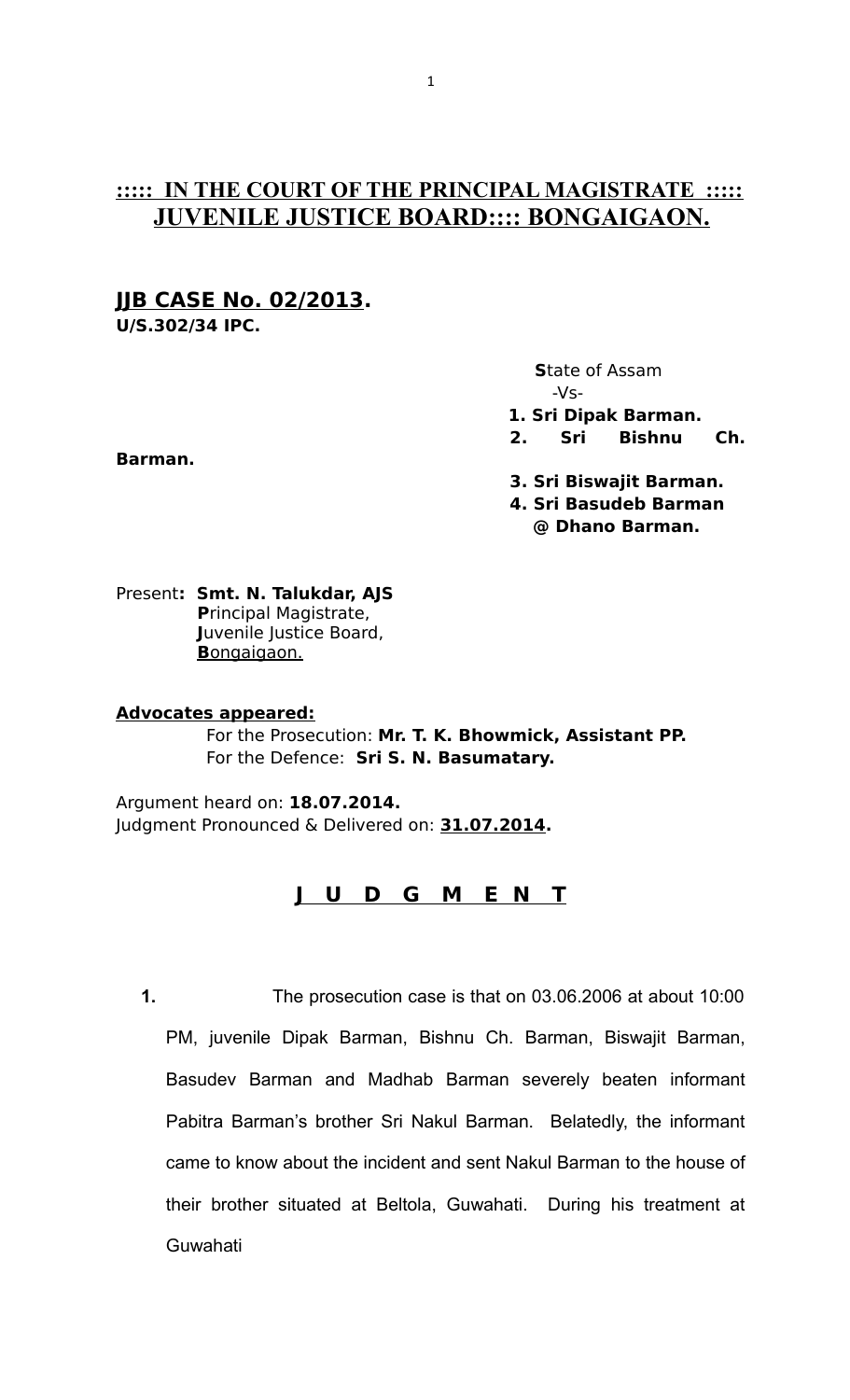### JJB-02/2013.

on 20.06.2006 Nakul barman was declared dead by the doctor. Hence, the informant lodged the FIR before the police. On the basis of FIR, Dhaligaon PS case No.56/2006 U/S. 302/34 IPC was registered and investigation was set into motion. On completion of investigation, police submitted charge-sheet against the juveniles and Madhab Barman U/S. 302/34 IPVC. After committal of the case, Hon'ble Sessions Judge, Bongaigaon vide order dated 20/12/2012 declared Dipak Barman, Bishnu Ch. Barman, Biswajit Barman and Basudev Barman as juveniles in conflict with law and sent them to the Juvenile Justice Board, Bongaigaon for their trial.

2

- **2.** After filing of charge-sheet, trial against the juveniles in conflict with law has been started. Copy was furnished to themm. The particulars of the offence U/Ss.302/34 IPC were explained to the aforesaid juveniles in conflict with law to which they pleaded not guilty and claimed to be tried.
- **3.** During trial, the prosecution has examined as many as 9 (nine) prosecution witnesses. The juveniles have been examined U/S.313 CrPC. Defence has examined none. Plea of defence is of total denial.

# **4. : POINTS FOR DETERMINATION :**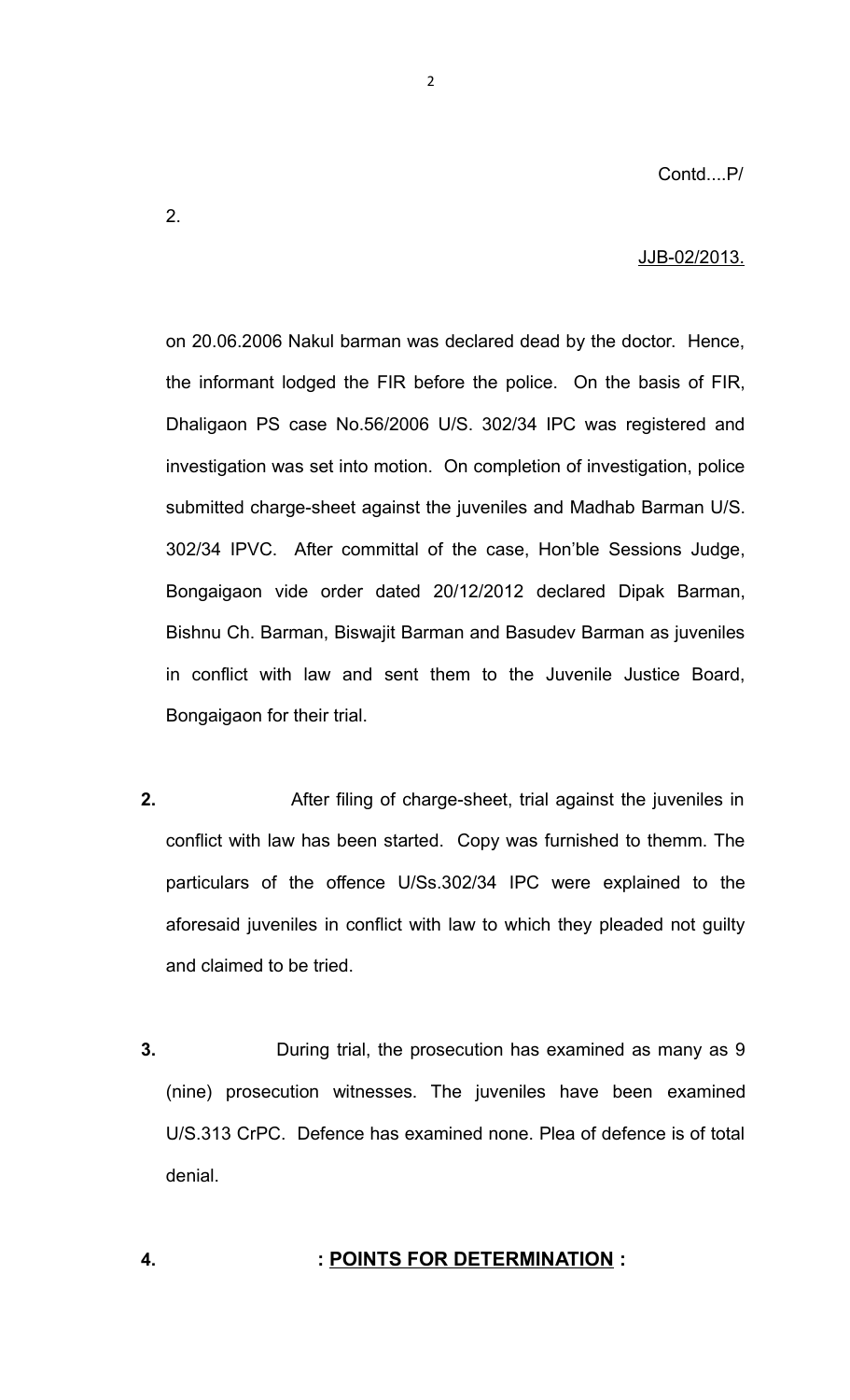**(a) Whether the juveniles in conflict with law in furtherance of common intention on 20.06.2016 committed murder intentionally or knowingly causing the death of deceased Nakul Barman and thereby committed an offence punishable U/S.302/34 IPC ?** 

Contd.....P/3

JJB-02/2013.

# **: DECISION AND REASONS THEREOF :**

**5.** The prosecution to prove the case has examined 9(nine) witnesses. PW1 is the informant Sri Pabitra barman. In his evidence, PW1 has deposed that about 6/7 years back the incident happened. On the date of occurrence, there was a wedding party in the house of Kanteswar Barman. Deceased Nakul Barman, who was the brother of PW1, went to the house of Kanteswar Barman at about 8:00 PM to attend the wedding party. Then, in the house of Kanteswar Barman the juveniles assaulted Nakul Barman. Next day in the afternoon PW1 learnt about the incident from the villagers. He wanted to ask his brother Nakul Barman about the incident but after four days of the incident Nakul went to their brother's house situated at Guwahati. After 9/10 days, Nakul expired at Guwahati. Thereafter, PW1 lodged the FIR before the police.

 In cross-examination, PW1 has revealed that he had not seen the incident. He could not recollect the date of incident. After 18 days of the incident, he lodged the FIR on 21.06.2006. As the deceased did not inform PW1 or any member of their family about the receiving of injury, therefore no step was taken for his treatment. PW1 had not seen any injuries on the body of the deceased. The post-mortem of deceased was done.

.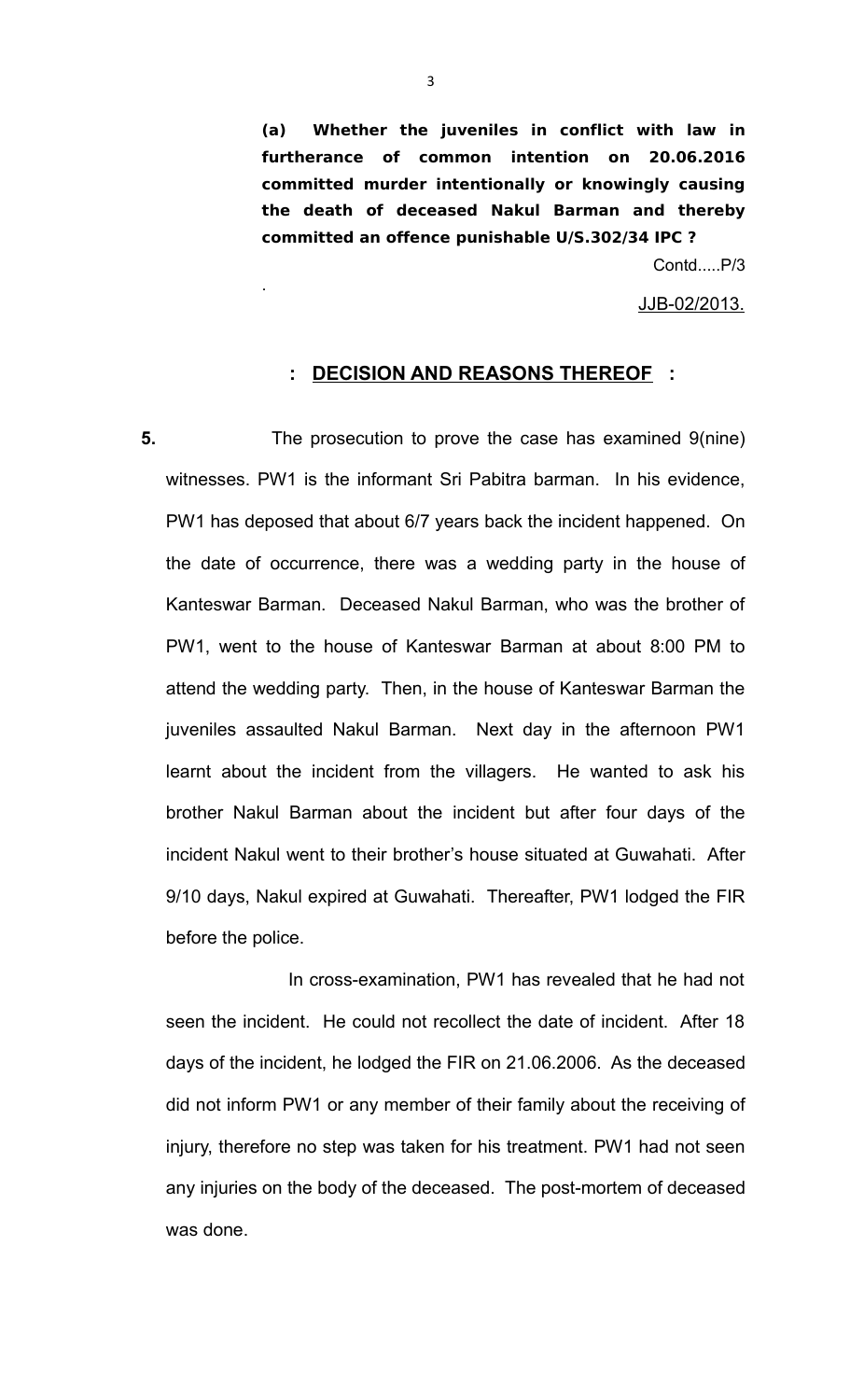**6.** PW2 is Sri Jagannath Barman, younger brother of the informant. In his evidence, PW2 has deposed that on 18.06.2006, his deceased brother Nakul came to his house situated at Guwahati. PW2

Contd....P/

4.

# JJB-02/2013.

has deposed that 2/3 days prior to arrival of the deceased in his house his family members informed him over telephone that in a wedding reception in the village, the deceased was beaten up and therefore PW2 was asked to take step for his treatment. On 20.06.2006 the deceased informed PW2 that in the wedding reception the juveniles and some others assaulted him. PW2 had seen the injuries sustained by the deceased on his chest, neck and shoulder. On that day, PW2 took the deceased to the GMCH for his treatment and after a while the deceased passed away in the hospital. Thereafter, the body of the deceased was brought to his own house.

 In cross-examination, PW2 has revealed that his mother told him over telephone to take step for treatment of the deceased. PW2 has denied the suggestion that he stated before the police that as the deceased did not tell him about the incident and he behaved like an able-bodied person, therefore, he did not pay any importance or that the deceased was treated by the doctor.

**7.** PW3 is the MO Malankar Phukan. In his evidence, PW3 has deposed that on 21.06.2006 at 2:30 PM, he conducted the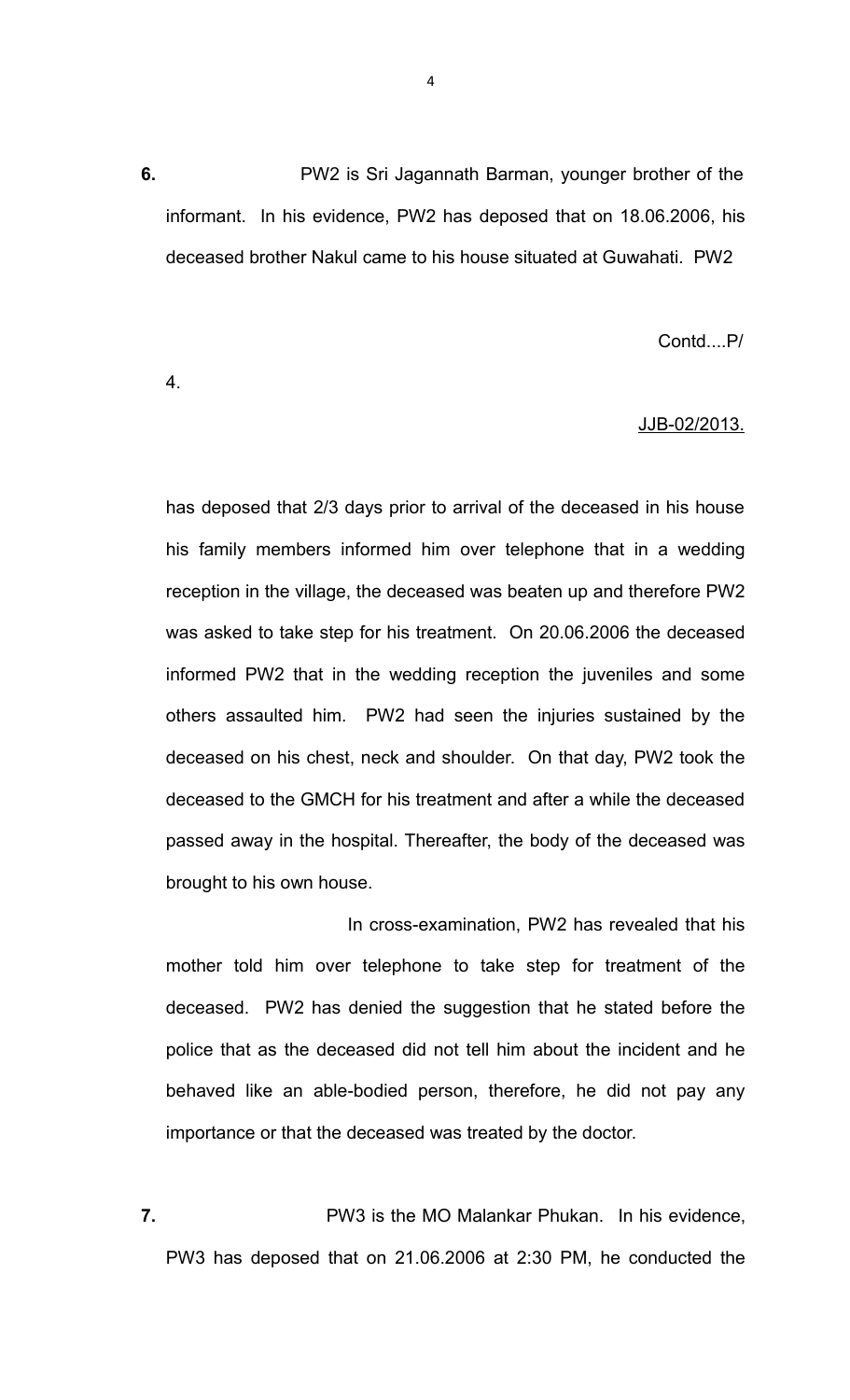post-mortem of deceased Nakul Barman and found the following :- Average build dead body. Rigor Martis absent. There is no sign of wounds, no injury, no mark of ligature seen. Abdomen, Cranium and Spinal Canal are healthy. Muscles, Bones and Joints are intact. An area of about  $\frac{1}{2}$ " x  $\frac{1}{2}$ " x 1" above the apex of heart in the left ventricles which was dark coloured

Contd....P/

5.

### JJB-02/2013.

due to infarction is seen. Congenial, infarct dark coloured area seen in the Endocardiam of the left ventricle having size of  $\frac{1}{2}$ " x  $\frac{1}{2}$ " x 1" just above apex of the heart. As per opinion of PW3, the death of the deceased Nakul Barman is due to acute cardiac arrest due to Ishchemia (infarction) which leads to acute cardo-Respiratory failure.

 In cross-examination, PW3 has revealed that he found no ligature mark on the neck. He also revealed that he found no injury in the fest part of the body of the deceased. PW3 has also deposed that death of the deceased might have taken place due to taking of excessive alcohol.

**8.** PW4 is Sri Nishi Barman who is the elder brother of the deceased. In his evidence, PW4 has deposed that next day of the incident one Anup and Sushil informed him that on the date of occurrence in the night the juveniles and others severely beaten up the deceased in a wedding party. After 3/4 days of the incident, the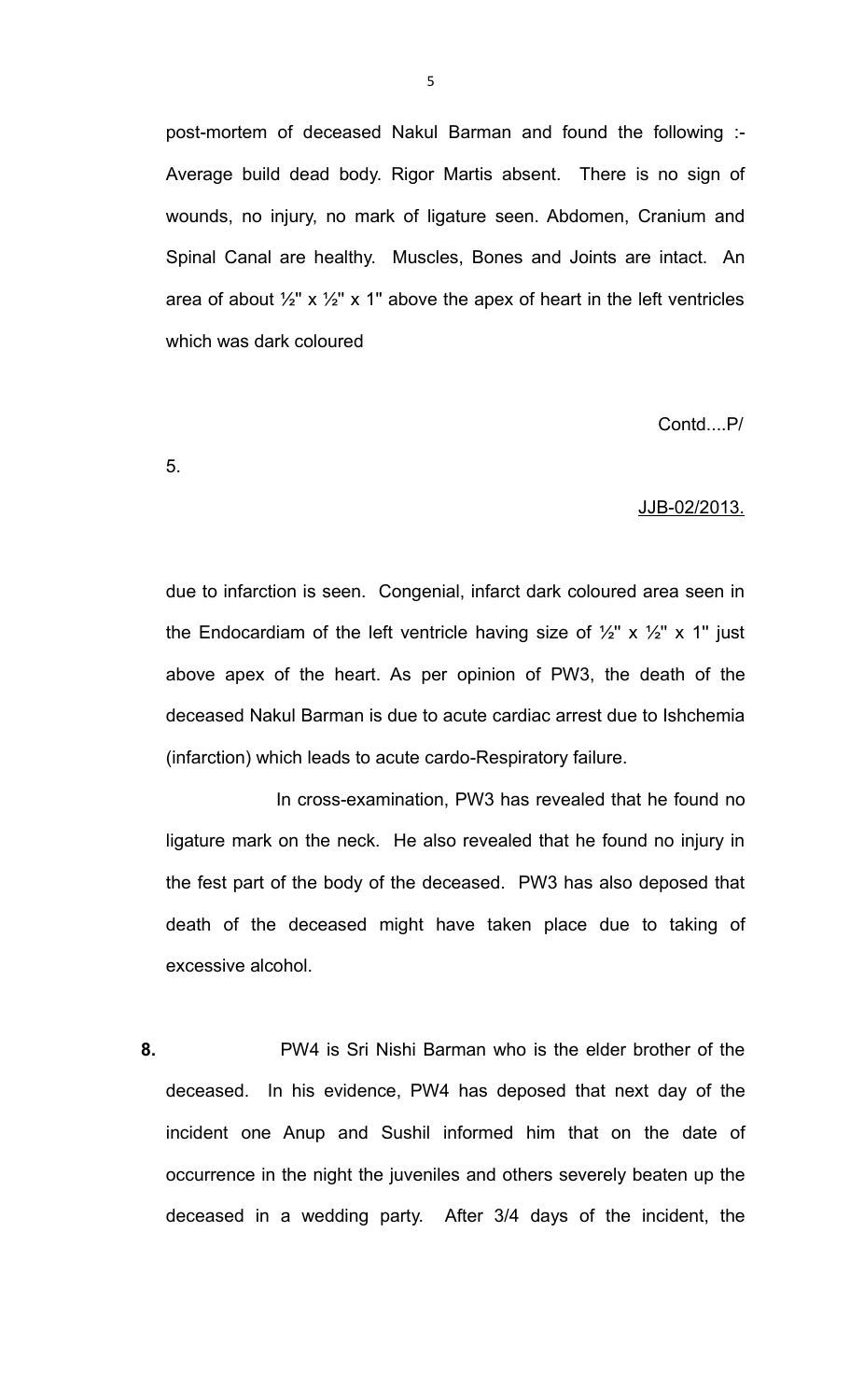deceased went to his elder brothers' house at Guwahati and after 4/5 days he passed away

 In cross-examination, PW4 has revealed that he had not seen the incident. Deceased did not tell him about the incident. After the incident he did not meet the deceased. PW4 has heard from the public that the deceased used to consume alcohol.

**9.** PW5 is Sri Manikanchan Barman. In his evidence, PW5 has deposed that on the date of occurrence at about 7:30 PM, he was

Contd....P/

6.

#### 02/2013.

returning from the market to his home. On the road, he had seen that the juveniles and Madhab Barman was assaulting the deceased. PW5 has also seen that the chest of the deceased was trampled by Madhab Barman.

in the state of the state of the state of the state of the state of the state of the state of the state of the

 In cross-examination, PW5 has revealed that he did not attend the wedding party in the house of Kanteswar Barman. The deceased was his good friend. He used to take alcohol with the deceased.

**10.** PW6 is Sri Anup Barman. In his evidence, PW6 has deposed that on the day of the occurrence at about 8/9:00 PM he was present in the wedding reception in the house of Kanteswar barman.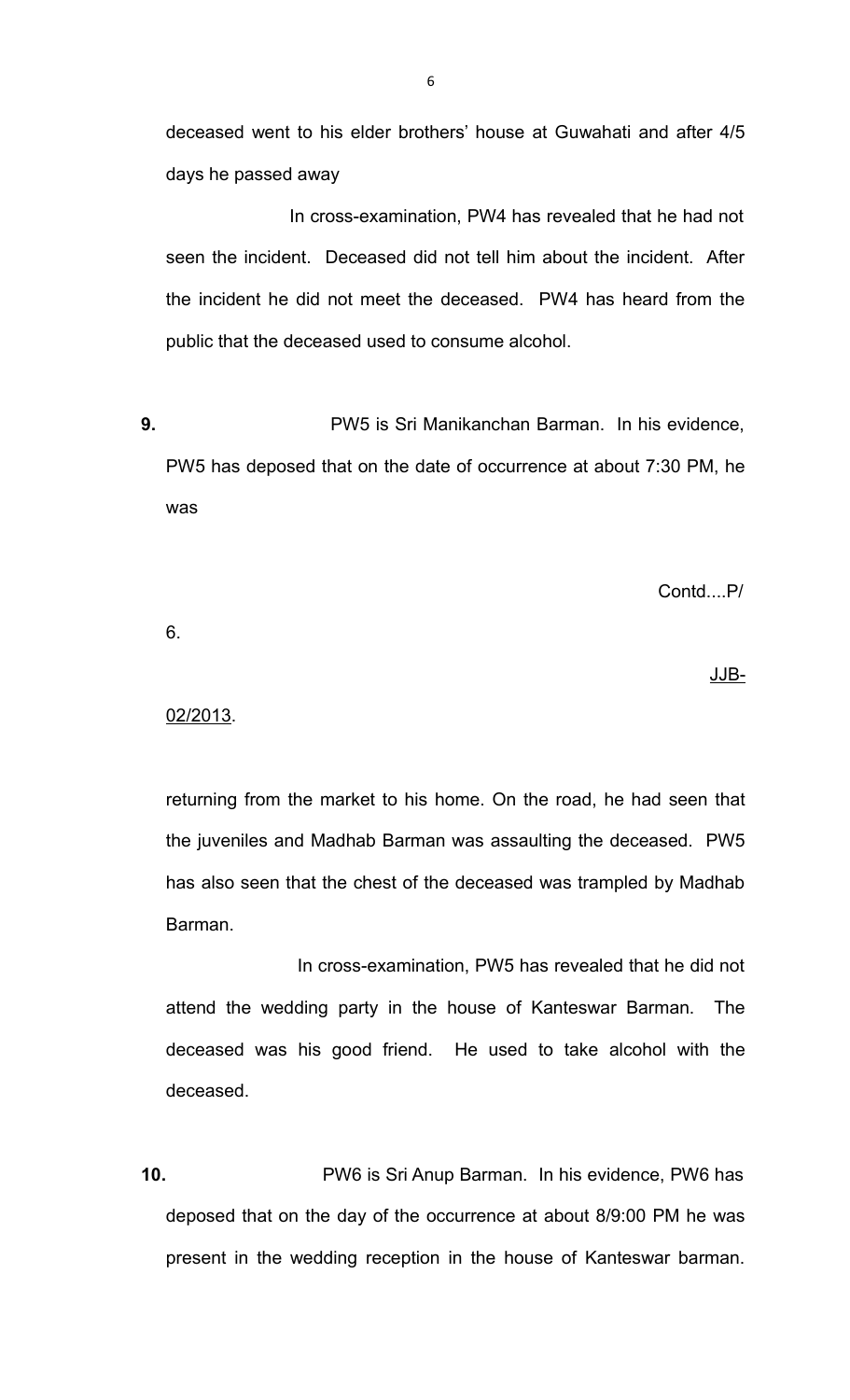PW6 had seen the deceased talking with juvenile Biswajit Barman. During conversation, the juveniles Biswajit Barman, Bishnu Barman and Basudev Barman inflicted slaps on the face of the deceased. Thereafter, PW6 seen that all of them came out to the road from the party. PW6 has also followed them to the road. After coming out to road, Madhab Barman kicked the deceased as a result the deceased fall down in a gorge. Thereafter, PW5 left the place of occurrence.

 In cross-examination, PW6 has deposed that on the date of occurrence there was a wedding reception in the house of Kanteswar Barman. The deceased also came to the house of Kanteswar to attend the party. At first the juvenile Biswajit inflicted a slap to the deceased. The deceased was a friend of PW6. PW6 has denied the

Contd....P/

7.

### in the state of the state of the state of the state of the state of the state of the state of the state of the

# 02/2013.

suggestion that the deceased consuming alcohol created a commotion in the marriage party and thereafter other people thrown out the deceased from the party. He has denied the suggestion that the deceased was not assaulted in the marriage party.

**11.** PW7 is Sri Kanteswar Barman. In his evidence, PW7 has deposed that he had not seen the deceased. He could not recollect when the incident happened. He has also deposed that there was no incident took place in the marriage reception in his house.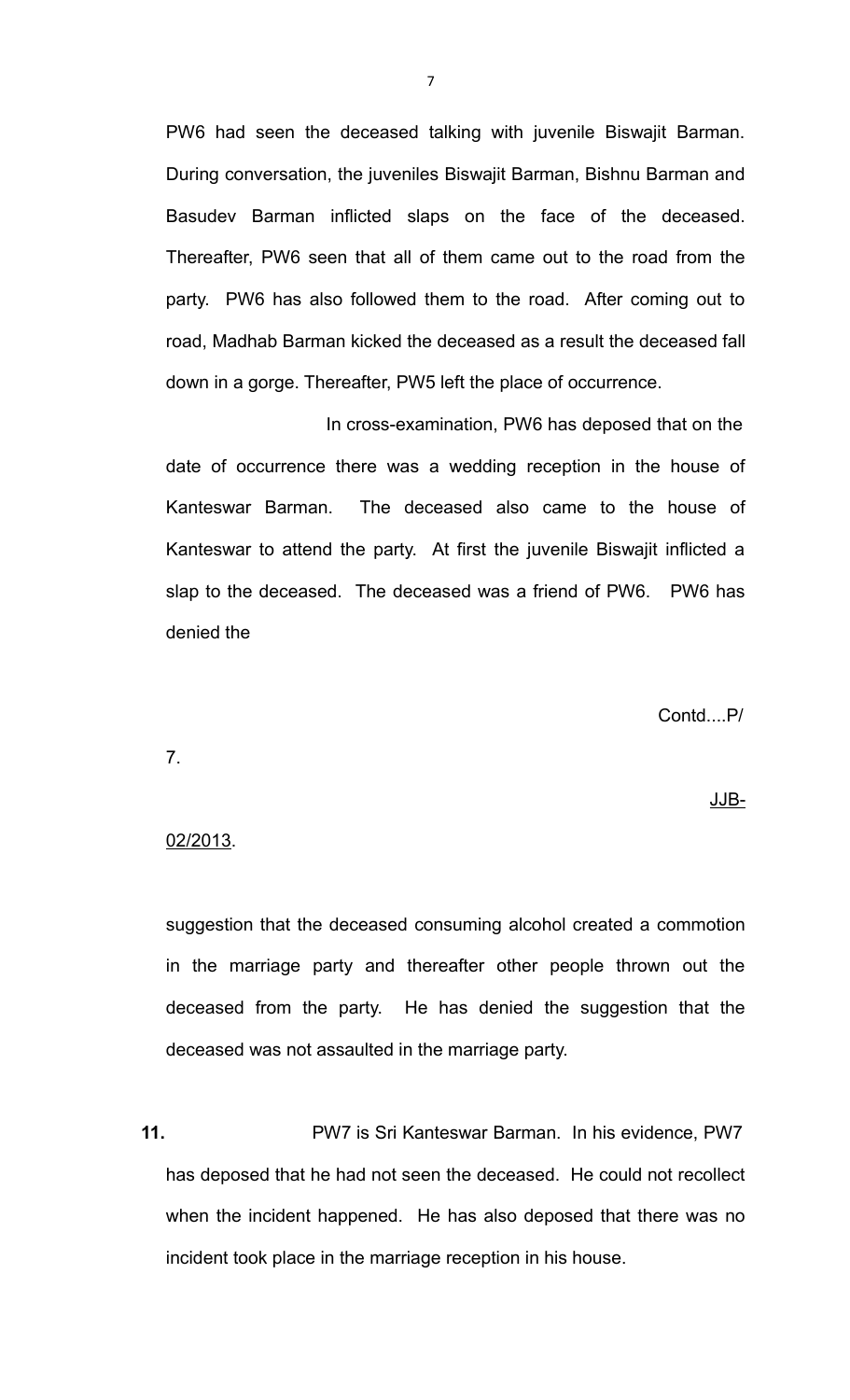Cross-examination of PW7 has been declined by the defence

**12.** PW8 is IO S.I Manjit Sarma. In his evidence, PW8 has deposed that he has submitted charge-sheet in this case against the juveniles U/S. 302/34 IPC. Ext-1 is the photocopy of chargesheet (under objection).

 In cross-examination, PW8 has been declined by the defence.

**13.** PW9 is IO ASI Upendra Nath Brahma. In his evidence, PW9 has deposed that on 21.06.2006 he was working as ASI in the Dhaligaon Police Station. On that day, the informant Pabitra Barman lodged a written FIR in the police station. PW9 registered a case. On the basis of the FIR, he took the charge of investigation. He went to the place

Contd.....P/

8.

in the state of the state of the state of the state of the state of the state of the state of the state of the

### 02/2013.

of occurrence with his staff and prepares Inquest report of the deceased. Ext-1 is the photocopy of the Inquest report. The deceased was sent to the Kokrajhar Hospital for post-mortem. PW9 also visited the place of occurrence and recorded statement of the witnesses. He has also collected the post-mortem report and after completion of investigation, he handed over the case diary to the O/C, Dhaligaon PS.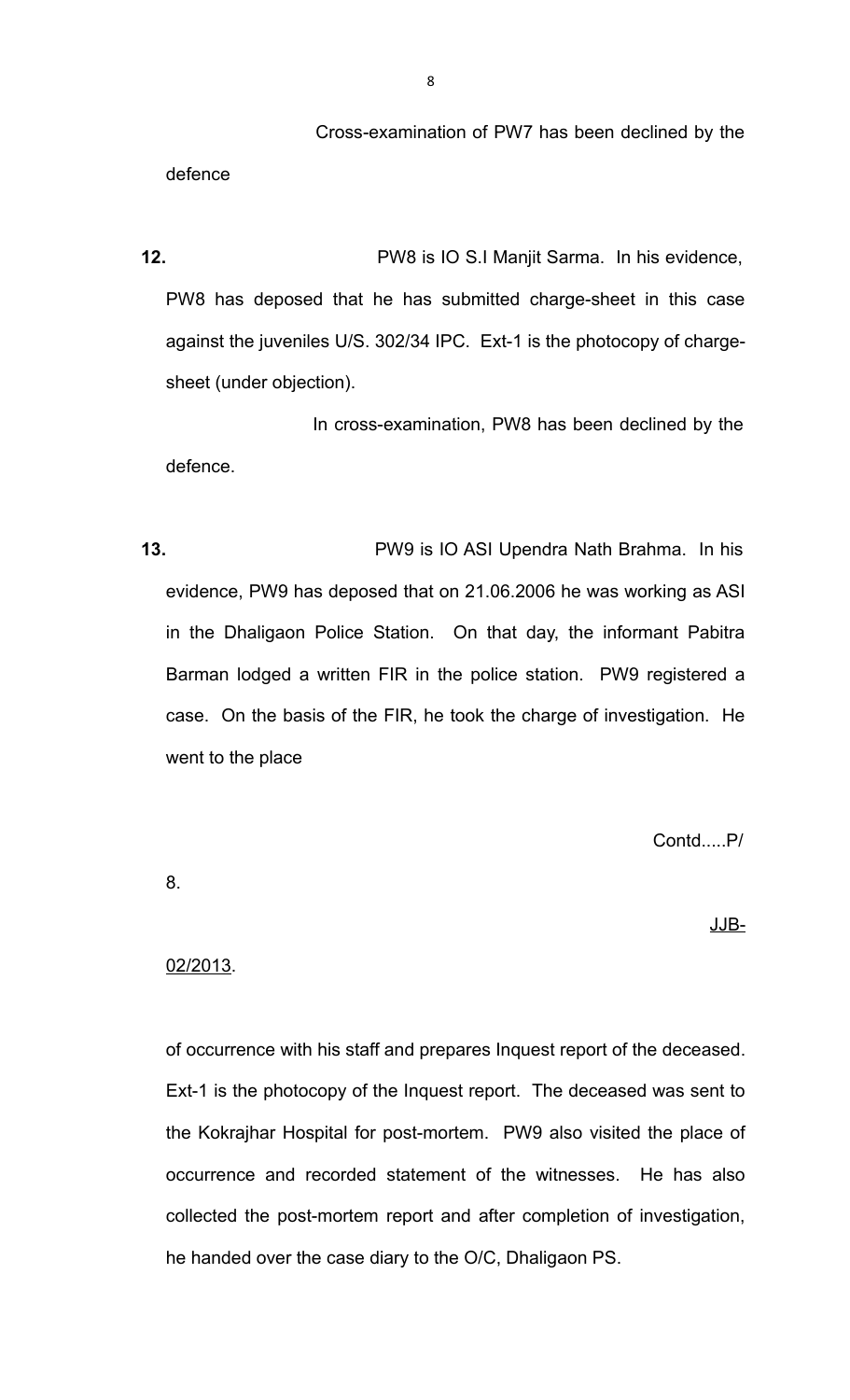In cross-examination, PW9 has deposed that there is no injury mark on the body of the deceased. He has also deposed that PW2 Jagannath Barman stated before him that as the deceased did not tell him about the incident openly and he behaved like an ablebodied person, therefore, he did not give any importance or the deceased was not treated by the doctor. PW9 has also deposed that the incident happened on 03.06.2006 and the FIR was lodged on 21.06.2006.

**14.** On appraisement of the evidences on record, it appears that, after the incident of alleged assault the deceased has neither informed his brother PW 1, who was present in the village at that time, about the incident nor the deceased took any treatment of doctor. As per FIR the incident happened on 03.06.2006. PW 2, another brother of the deceased, has stated in his evidence that on 18.06.2006, the deceased came to his house at Guwahati and on 20.06.2006, the deceased informed him about the alleged incident of assault and on that day he was taken to the hospital wherein he died. Thus, it appears that immediately after the incident the deceased did not took any treatment. Though, PW 2

Contd.....P/

9.

in the state of the state of the state of the state of the state of the state of the state of the state of the

### 02/2013.

has deposed that he had injuries of the deceased on his chest, neck and shoulder but the post-mortem report of the deceased revealed no sign of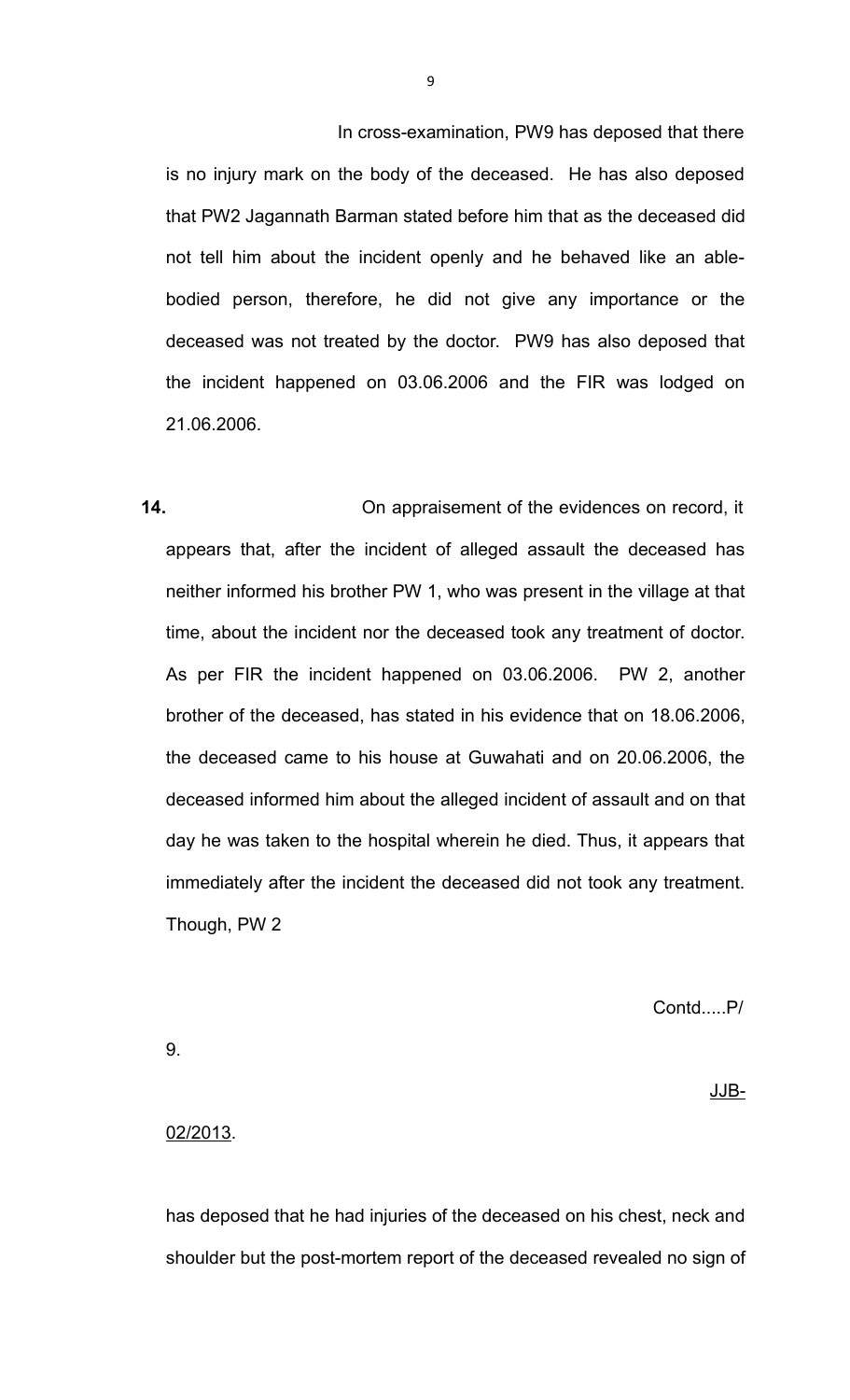wound, injury or ligature mark on the body of the deceased. PW 5 and 6, who claimed to be the eye witness of the alleged incident of assault, deposed that they saw the juveniles and one Madhab Barman assaulting the deceased. PW 6 specifically deposed that in the wedding reception in the house of Kanteswar Barman juvenile Biswajit Barman, Bishnu Barman and Basudeb inflicted one or two slaps on the face of the deceased. Madhab Barman kicked the deceased and as a result he fell down into a gorge. Both PW 5 and 6 have not deposed about any injury sustained by the deceased.

**15.** In the decision reported in **2012(1)GLD469 (Gau)/ [MANU/GH/0725/2011](javascript:fnCitation() Abdul Hakim Quadri vs State of Assam**, the Honourable Gauhati High Court observed that to bring home the offence within the mischief of Section [300,](javascript:fnOpenGlobalPopUp() the prosecution has to establish that the offender had committed the act of culpable homicide with definite intention or that the offender had the intention to cause such bodily injury which was likely to cause the death of the person or knowing that the injuries, he was inflicting, would be eminently dangerous to the life. It is difficult to get direct evidence about the intention and knowledge of the assailant. These ingredients of law have to be inferred from certain circumstances, like the weapon used in the crime, circumstances under which the crime was committed, number of wounds inflicted upon the deceased, situs of the wound etc.

Contd....P/1

0.

in the state of the state of the state of the state of the state of the state of the state of the state of the

02/2013.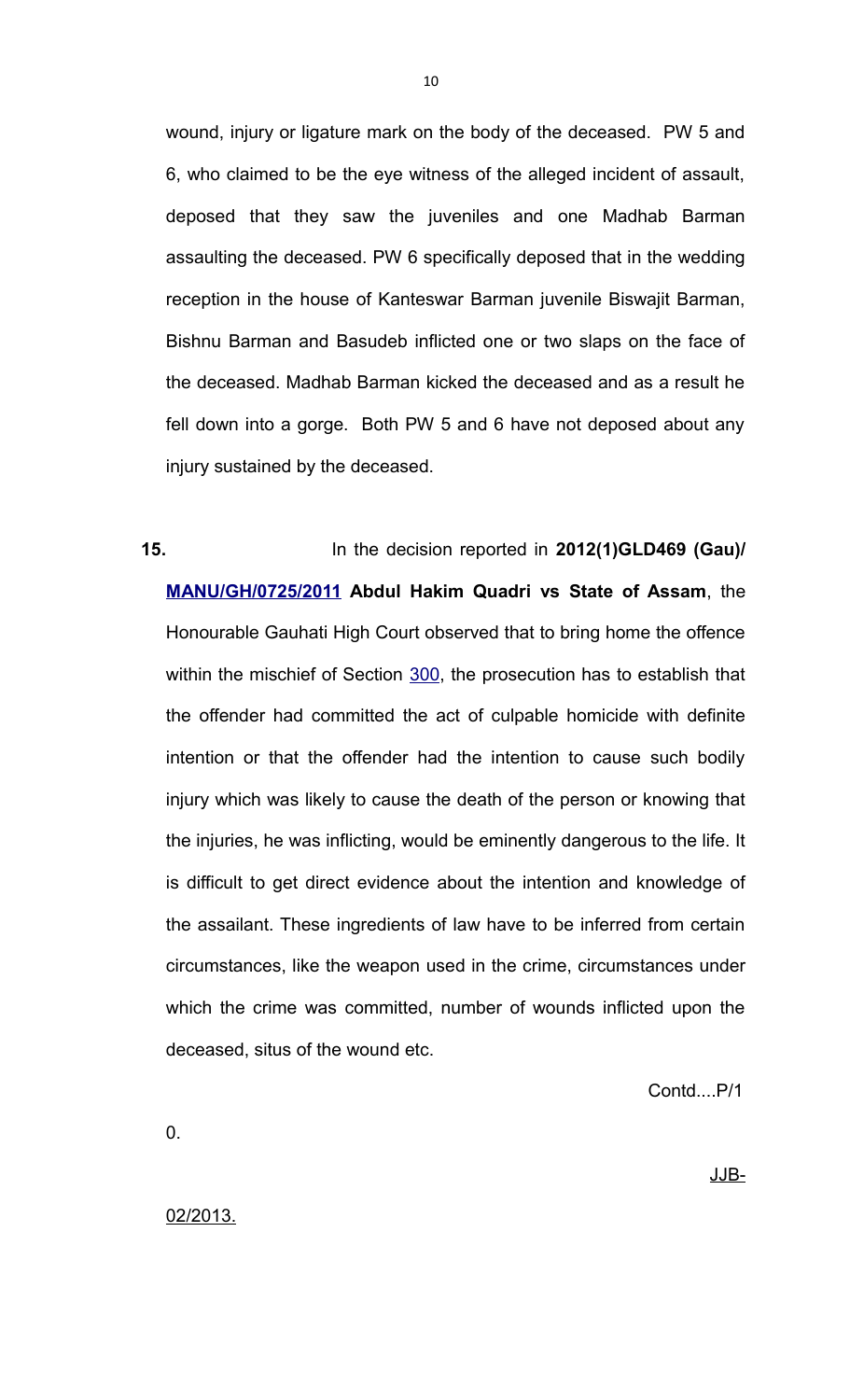**16.** In this case the deceased sustained no injury on his body as per medical evidence. There is no evidence of eye witnesses that the deceased sustained injury at the time of incident. The nature of assault inflicted by juveniles did not indicate that the juveniles had the intention to cause such bodily injury to the deceased which is sufficient to cause death of the deceased. Section 300 of IPC is read as follows;

 300. Murder.- Except in the cases hereinafter excepted, culpable homicide is murder, if the act by which the death is caused is done with the intention of causing death, or

 *2ndly.-* If it is done with the intention of causing such bodily injury as the offender knows to be likely to cause the death of the person to whom the harm is caused, or

 *3rdly,* -- If it is done with the intention of causing bodily injury to any person and the bodily injury intended to be inflicted is sufficient in the ordinary course of nature to cause death, or

 *4thly* – If the person committing the act knows that is is so imminently dangerous that it must, in all probability, cause death or such bodily injury as is likely to cause death, and commits such act without any excuse for incurring the risk of causing death or such injury as aforesaid.

**17.** In the present case, PW 6 has deposed that on the date of occurrence, the juveniles Biswajit Barman, Bishnu Barman and Basudev slapped the deceased on his face. Medical evidence revealed that, the death of the deceased Nakul Barman is due to acute cardiac arrest due to Ishchemia (infarction) which leads to acute cardo -Respiratory failure. Thus, cause of death of the deceased is not the

Contd....P/1

1.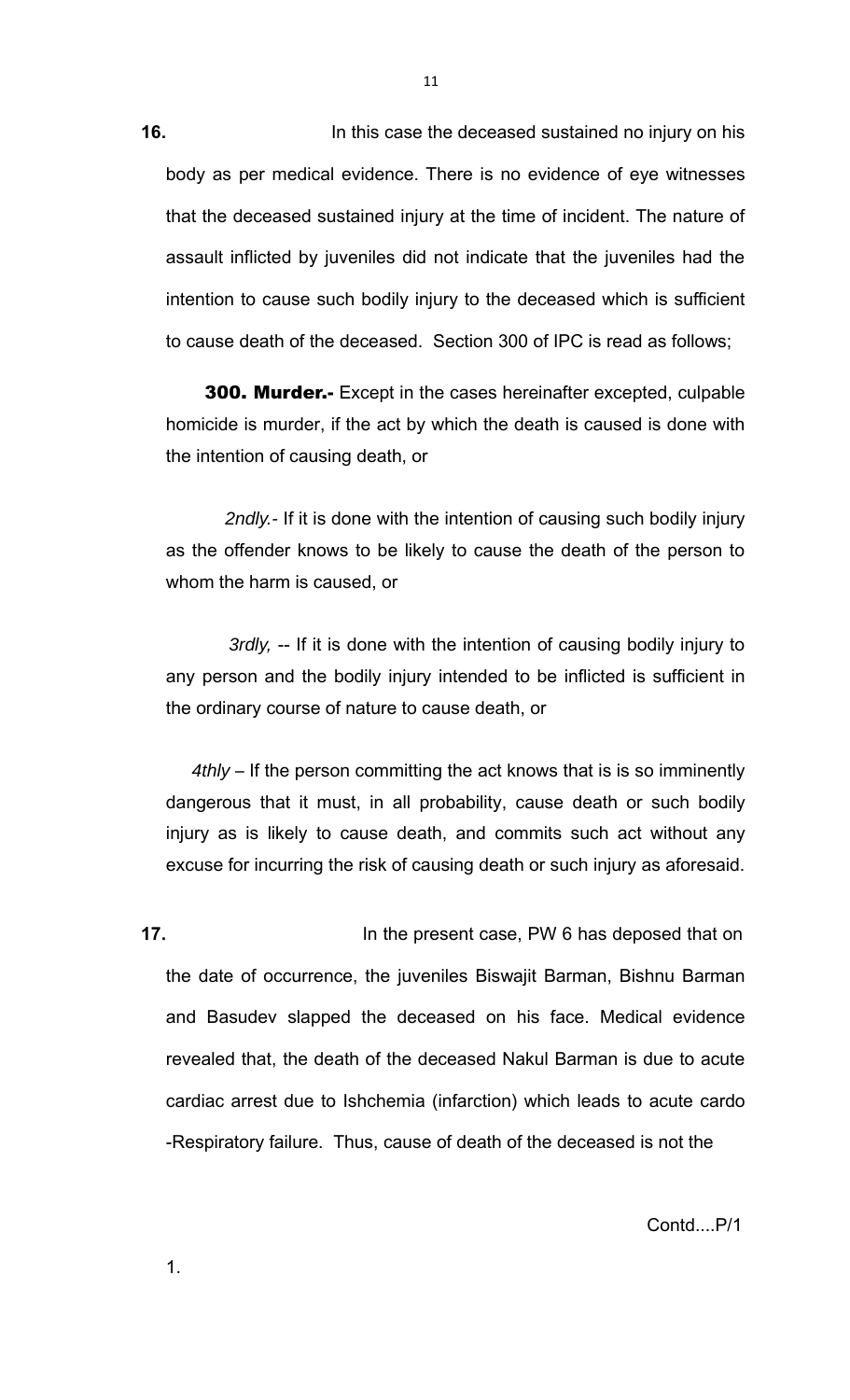# 02/2013.

result of alleged assault upon him by the juveniles. Therefore, it appears that none of the ingredients of section 300 IPC is attracted in the present case.

**18.** In the result, we find that the prosecution has failed to prove its case against the juveniles beyond all reasonable doubt. Hence, the juveniles Dipak Barman, Bishnu Ch. Barman, Biswajit Barman and Basudev Barman are found not guilty U/S.302/34 IPC and hereby acquitted from the charge under said sections and set them at liberty forthwith. The bail bonds of the juveniles stand cancelled and the bailor is discharged from the bail bond liabilities.

**19.** The Judgment is given under my hand and seal of the Board on this **31st day of July, 2014.**

> Sd/- (Smt. N. Talukdar)  **Principal Magistrate J.J.B, Bongaigaon.**

Sd/- (Sri Dulal Chandra Basak)  **Member J.J.B, Bongaigaon.** 

Sd/- (Smt. Ranu Choudhury)  **Member J.J.B, Bongaigaon.** 

*Dictated and Corrected by me…….*

 Sd/- (Smt. Nirmali Talukdar)  **Principal Magistrate J.J.B, BONGAIGAON.**